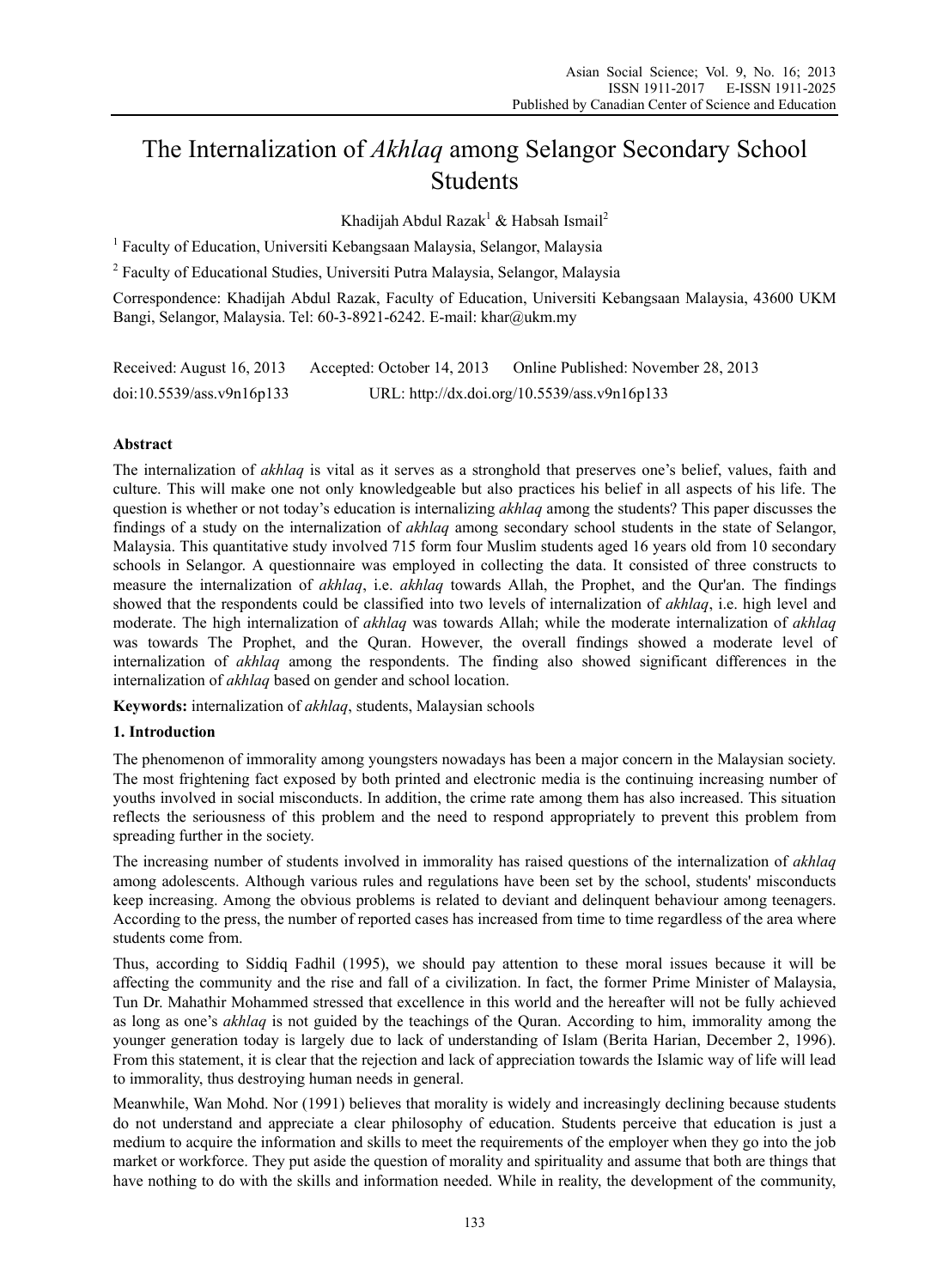nation and the world is very much affected by individuals' personal qualities apart from their skills and academic excellence. Therefore, proper religious understanding and internalization of *akhlaq* among young adults must be one of the important strategies in maintaining and enhancing the integrity of *akhlaq* in all communities in general and specifically in Muslim community (Azhar Ahmad 2006; Harery 2007).

# **2. Objectives**

The objective of this study is to:

1) Identify the level of internalization of *akhlaq* towards; Allah, The Prophet, and the Qur'an among the secondary school students in Selangor.

2) Identify the overall level of internalization of *akhlaq* among secondary school students in Selangor.

3) Identify the differences of internalization of *akhlaq* based on gender, and school location.

# **3. Methodology**

# *3.1 Research Design*

This study employed a survey research design. According to Ary et al. (2006), surveys can be used to measure opinions, attitudes and behaviours. Kerlinger (1986) also added that if the goal of a study is to examine the influence of independent variables to the dependent variables, thus a survey method is the most appropriate method. In this research, the survey method was used to obtain quantitative data concerning the students' background and their views on the internalization of *akhlaq*.

# *3.2 Research Sample*

This study involved a total of 715 Muslim students aged 16 as the respondents; selected through stratified random and clustered sampling. Stratified random sampling was employed because the number of students is not homogeneous in each district, then the appropriate method is to use stratified random sampling (Mohd Majid, 1998). Stratified random sampling also can be used to ensure that every student in every district has the same chance of being selected as sample (Piaw, 2006; Ary et al., 2006 and Bryman, 2001). Thus, in this study the researcher divided the schools in the state of Selangor into 10 districts as proposed by the Selangor Education Department ie. Klang, Kuala Langat, Kuala Selangor, Hulu Langat, Hulu Selangor, Sabak Bernam, Gombak, Petaling Perdana, Petaling Utama and Sepang. In each of the district, a secondary school was randomly selected as the location of the study.

# *3.3 Research Instruments*

A questionnaire was employed in collecting the data. The questionnaire was developed by adopting and adapting questionnaires used by Azma Mahmood (2006), Azhar Ahmad (2006) and Harery Abu Saad (2007). It consists of three constructs to measure the internalization of *akhlaq*, i.e. *akhlaq* towards: Allah, the Prophet, and the Qur'an based on the category of *akhlaq* proposed by Jalaluddin and Usman Said (1994). This study used students' self-reporting approach to collect data on the internalization of *akhlaq* among the respondents. There are 47 items in this section and questions are built on a four-point Likert scale in the positive and negative forms of expression. Each item has a set of responses that indicates the level of frequency related to the act of a moral statement (Never, Rarely, Often and Very Often).

# **4. Findings**

# *4.1 Respondent' Background*

Table 1 shows that the number of male respondents involved in this study was 290 (40.6%), students while the number of female respondents was 425 (59.4%). The findings also show that 335 (46.9%) respondents were studying at secondary schools in cities, while 380 (53.1%) students were studying in rural secondary schools.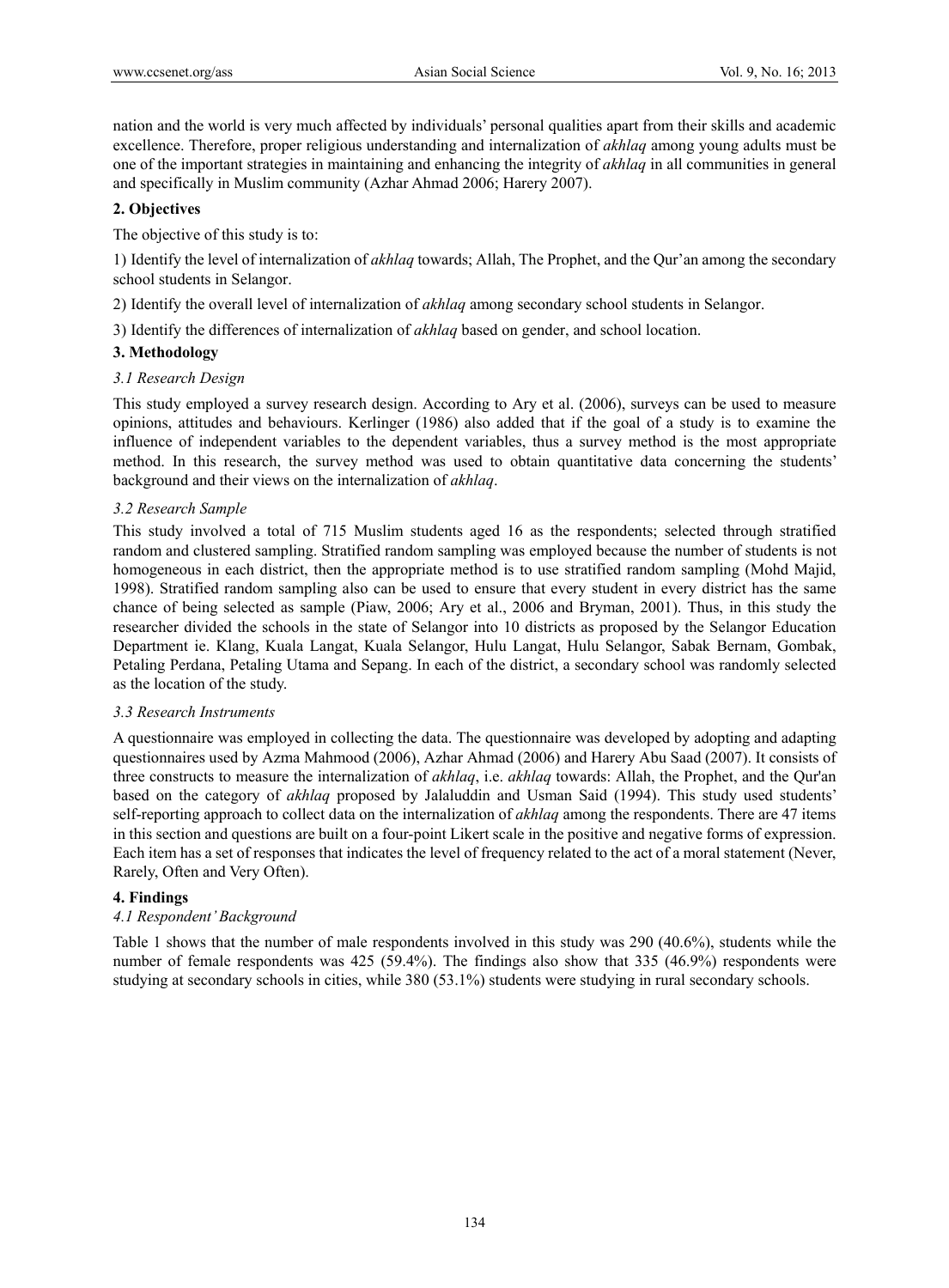#### Table 1. Respondents' background

|                        |     | $\frac{0}{0}$ |
|------------------------|-----|---------------|
| Gender                 |     |               |
| Male                   | 290 | 40.6          |
| Female                 | 425 | 59.4          |
| <b>School Location</b> |     |               |
| City                   | 335 | 46.9          |
| Rural                  | 380 | 53.1          |
| <b>Total</b>           | 715 | 100           |

# *4.2 The Internalization of Akhlaq towards Allah*

Table 2 below illustrates findings on the internalization of *akhlaq* towards Allah. Negative items (\*) have been identified prior to the analysis as items that would gather students' true notion or understanding of the level of internalization of *akhlaq* towards Allah. The findings showed that of the total 21 items, 11 items were at a high level of internalization, while the remaining 10 items were moderate. The items are sequenced by the highest to the lowest mean values.

The mean values of the items beginning with the highest score was (I fear the wrath of Allah and the Hereafter) with a mean of 3.69, followed by 3.62 (I believe the power of God by praying to Him), 3.61 (set aside the religion of Islam to personal interests), 3.42 (to perform ritual prayers), 3.39 (appeal for the help of Allah), 3.38 (disobeys the teachings of Islam), 3.31 (thinking about life after death), 3.27 (grateful to all of nikmat), 3.25 (to abate qadha and qadar), 3.24 (take for granted all the good deeds) and 3.14 (seek the favour of Allah).

Meanwhile the remaining 10 items for internalization were of moderate level mean score: complaining when faced with a misfortune (2.98), praying at all times (2.97), keeping all the blessings (2.93), worshiping in obedience to Allah (2.87), committing every act because of Allah (2.86), fear of committing sin (2.84), tolerate distress (2.82), prevent evil within their means (2.68), prioritize the command of Allah (2.69) and obey Allah (mean 2:59) .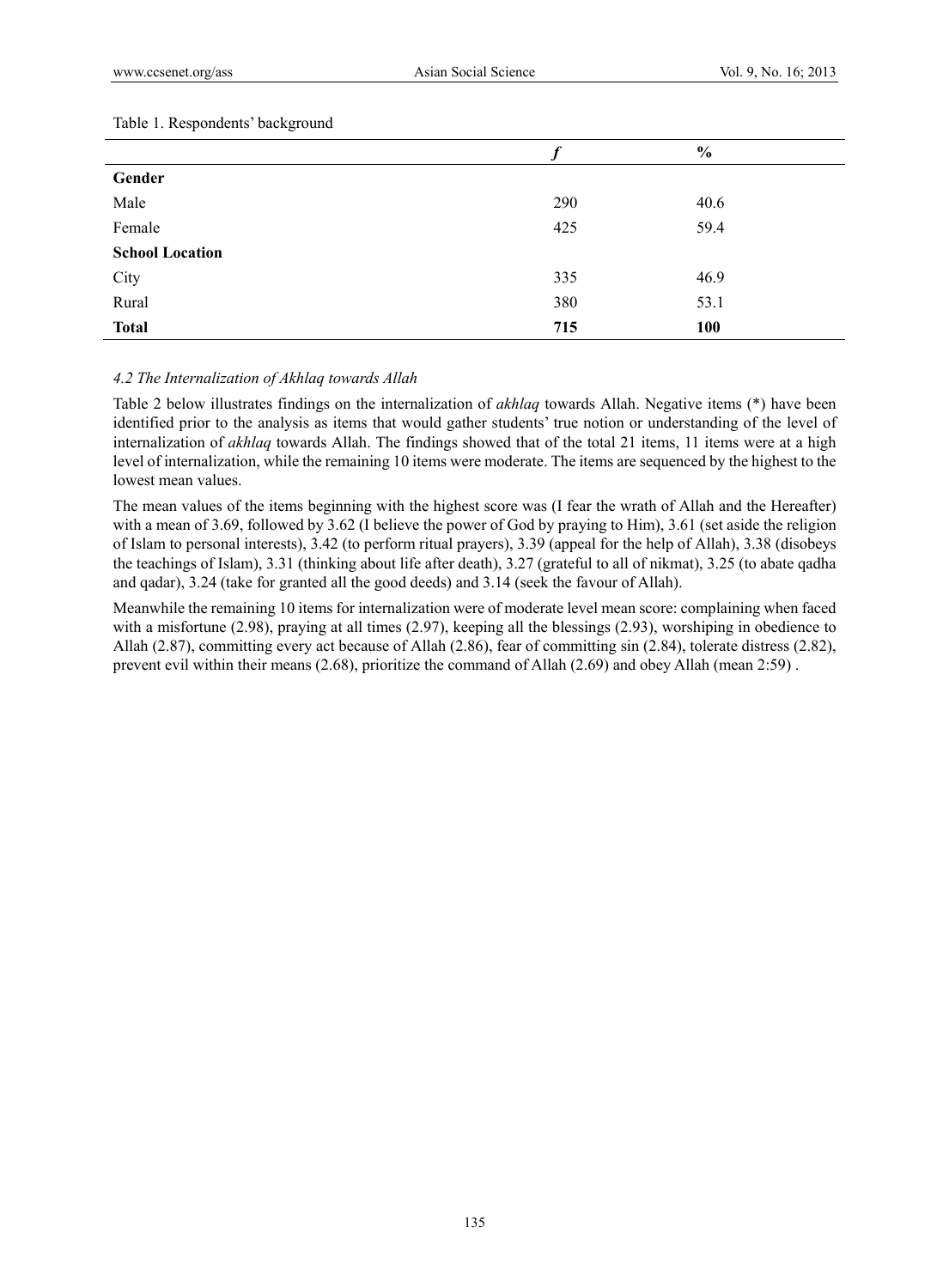#### Table 2. *Akhlaq* towards Allah

|              | <b>Item</b>                                           | $\boldsymbol{f}$ | $N = 715$ |             |     |      |      |       |
|--------------|-------------------------------------------------------|------------------|-----------|-------------|-----|------|------|-------|
|              |                                                       | $\mathbf N$      | $\bf R$   | $\mathbf 0$ | VO  | Mean | SD   | Level |
| $\mathbf{1}$ | I fear the wrath of Allah                             | 11               | 24        | 141         | 539 | 3.69 | 0.61 | H     |
| 2            | believe the power of God                              | $\overline{2}$   | 37        | 192         | 484 | 3.62 | 0.60 | H     |
| $3*$         | set aside the religion of Islam to personal interests | 7                | 23        | 213         | 472 | 3.61 | 0.60 | H     |
| $4*$         | perform ritual prayers                                | 15               | 57        | 253         | 390 | 3.42 | 0.73 | H     |
| 5            | appeal for the help of Allah                          | 3                | 78        | 273         | 361 | 3.39 | 0.69 | H     |
| $6*$         | disobeys the teachings of Islam                       | 10               | 57        | 300         | 348 | 3.38 | 0.69 | H     |
| 7            | thinking about life after death                       | 5                | 110       | 257         | 343 | 3.31 | 0.75 | H     |
| $\,8\,$      | grateful to all of nikmat                             | 5                | 86        | 333         | 291 | 3.27 | 0.69 | H     |
| 9            | to abate <i>qadha</i> and <i>qadar</i>                | $\overline{4}$   | 105       | 311         | 295 | 3.25 | 0.72 | H     |
| $10*$        | take for granted all the good deeds                   | 10               | 70        | 377         | 258 | 3.24 | 0.68 | H     |
| 11           | seek the favour of Allah                              | $\overline{2}$   | 123       | 360         | 230 | 3.14 | 0.70 | H     |
| $12*$        | complaining when faced with a misfortune              | 17               | 86        | 506         | 106 | 2.98 | 0.60 | M     |
| 13           | praying at all times                                  | 13               | 214       | 273         | 215 | 2.97 | 0.82 | M     |
| 14           | keeping all the blessings                             | 5                | 191       | 369         | 150 | 2.93 | 0.71 | M     |
| 15           | worshiping in obedience to Allah                      | 14               | 249       | 26          | 184 | 2.87 | 0.82 | M     |
| 16           | committing every act because of Allah                 | 10               | 243       | 300         | 162 | 2.86 | 0.78 | M     |
| 17           | fear of committing sin                                | 18               | 252       | 275         | 170 | 2.84 | 0.82 | M     |
| 18           | tolerate distress                                     | $\overline{4}$   | 245       | 344         | 122 | 2.82 | 0.71 | M     |
| 19           | prevent evil within their means                       | 23               | 274       | 329         | 89  | 2.68 | 0.73 | M     |
| 20           | prioritize the command of Allah                       | 14               | 328       | 290         | 83  | 2.69 | 0.71 | M     |
| 21           | obey Allah                                            | 6                | 343       | 305         | 61  | 2.59 | 0.64 | M     |

\* Item in negative form

H= high, M=Moderate, L=Low

# *4.3 The Internalization of Akhlaq towards Rasul*

The data analysis in Table 3 shows that only two items were high level internalization which are 'I wholeheartedly believe in the Prophet Muhammad's prophecy' with a mean value of 3.66 and 'I believe that truth is conveyed by the teachings of the Prophet' with a mean value of 3:58.

Meanwhile, 13 items with moderate mean score level of internalization of akhlaq towards the prophet were : 'I love Rasulullah more than my love to others' (2.97),followed by 'I say a prayer for the Prophet Muhammad, each time his name is heard' (2.91), 'I say a prayer for the Prophet Muhammad, S. A. W. '(2.88), 'I am obedient to the teachings contained in the Quran and al-Sunnah '(2.71), 'I stay away from all that are prohibited by the Prophet S. A. W. as a sign of obedience to him ' $(2.69)$ , ' I obey the prophet by abiding to his teachings (2.65), 'I earnestly follow the practice of the Prophet (2.63), ' I focus on matters presented in a ceremony of knowledge '(2.60), 'I follow the prophet on the conduct of everyday life '(2:42), ' I attended a science or religion talks on my own initiative '(2.31), 'I perform the prayers as taught by the Prophet consistently' (2:24), 'I emulate the Prophet's *akhlaq* in my daily interactions "( 2:24) and ' I call on friends to convey the teachings of Islam together '(2.15).

The overall analysis indicates that the students actually believe in Muhammad's prophethood and the truth in the teachings conveyed by the Prophet. However, the moderate mean scores show that the students do not performed the daily practices conveyed by the Prophet such his character, practices and perform *dakwah* to friends.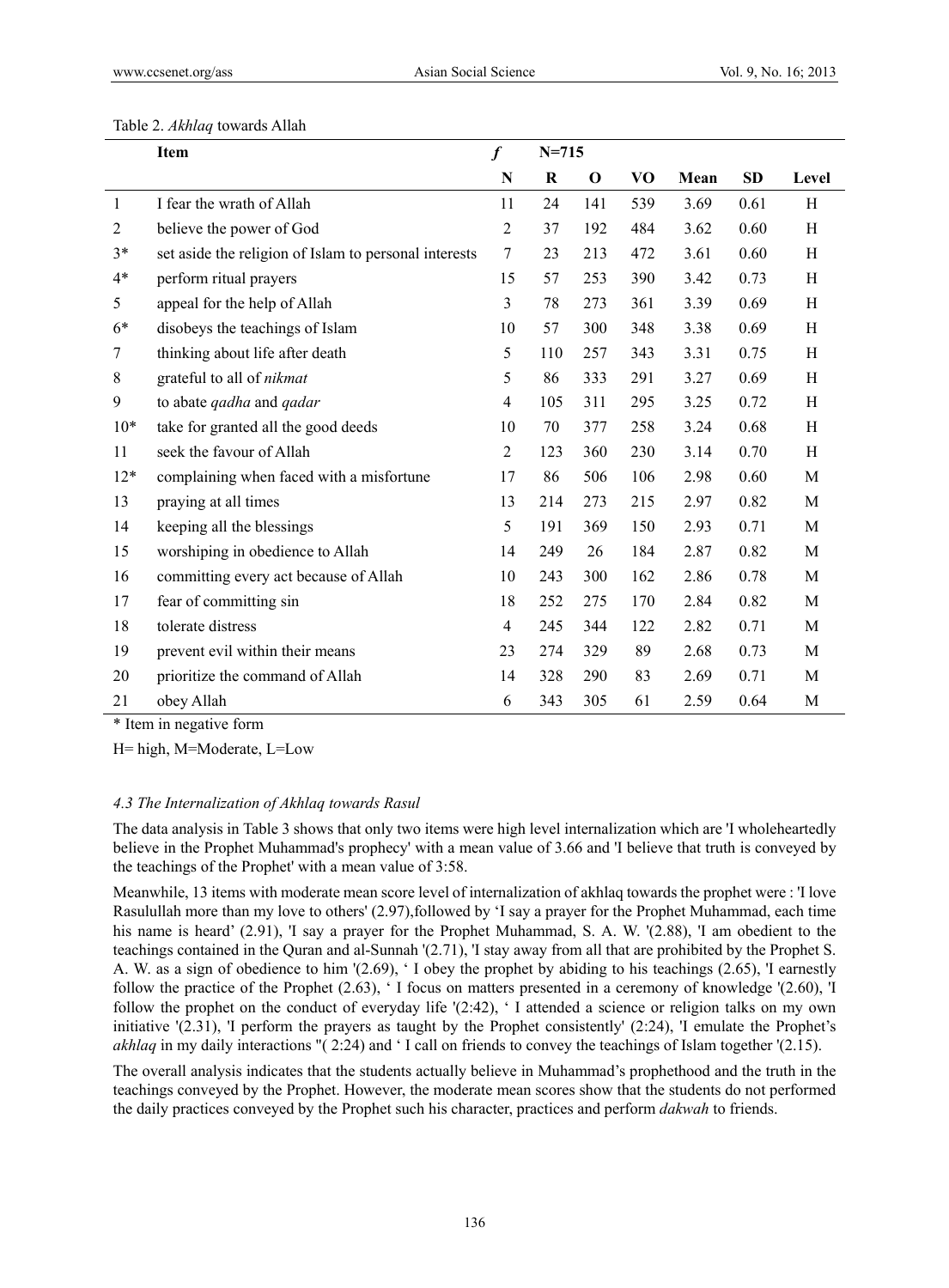# Table 3. *Akhlaq* towards Rasulullah

|                | <b>Item</b>                                            | $\boldsymbol{f}$ |         | $N = 715$   |     |      |           |       |
|----------------|--------------------------------------------------------|------------------|---------|-------------|-----|------|-----------|-------|
|                |                                                        | N                | $\bf R$ | $\mathbf 0$ | VO  | Mean | <b>SD</b> | Level |
| $\mathbf{1}$   | Believe in the Prophet prophecy'                       | $\tau$           | 47      | 131         | 530 | 3.66 | 0.65      | H     |
| $\overline{2}$ | Believe that truth is conveyed by the teachings of the | 6                | 48      | 193         | 470 | 3.58 | 0.65      | H     |
|                | Prophet                                                |                  |         |             |     |      |           |       |
| 3              | Love The prophet more than love to others              | 22               | 203     | 266         | 224 | 2.97 | 0.85      | M     |
| 4              | Say a prayer for the Prophet, each time his name is    | 25               | 249     | 207         | 234 | 2.91 | 0.90      | M     |
|                | heard                                                  |                  |         |             |     |      |           |       |
| 5              | Say a prayer for the Prophet Muhammad                  | $\overline{4}$   | 229     | 333         | 149 | 2.88 | 0.73      | M     |
| 6              | Obedient to the teachings contained in the Quran and   | 6                | 301     | 304         | 104 | 2.71 | 0.72      | M     |
|                | al-Sunnah                                              |                  |         |             |     |      |           |       |
| 7              | Stay away from all that are prohibited by the Prophet  | 17               | 274     | 338         | 86  | 2.69 | 0.71      | M     |
|                | as a sign of obedience to him                          |                  |         |             |     |      |           |       |
| 8              | Obey the prophet by abiding to his teachings           | 7                | 314     | 319         | 75  | 2.65 | 0.68      | M     |
| 9              | Follow the practice of the Prophet                     | 15               | 319     | 298         | 83  | 2.63 | 0.71      | M     |
| 10             | Focus on matters presented in a ceremony of            | 11               | 337     | 293         | 74  | 2.60 | 0.69      | M     |
|                | knowledge                                              |                  |         |             |     |      |           |       |
| 11             | Follow the prophet on the conduct of everyday life     | 16               | 419     | 243         | 37  | 2.42 | 0.63      | M     |
| 12             | Attended a science or religion talks on own initiative | 64               | 424     | 171         | 56  | 2.31 | 0.74      | M     |
| 13             | Perform the prayers as taught by the Prophet           | 55               | 472     | 151         | 37  | 2.24 | 0.66      | M     |
|                | consistently                                           |                  |         |             |     |      |           |       |
| 14             | Emulate the Prophet's akhlaq in daily interactions     | 20               | 527     | 147         | 21  | 2.24 | 0.54      | M     |
| 15             | Call on friends to convey the teachings of Islam       | 14               | 249     | 268         | 184 | 2.15 | 0.76      | M     |
|                | together                                               |                  |         |             |     |      |           |       |

# *4.4 The Internalization of Akhlaq towards the Quran*

Table 4 below shows the analysis to answer questions on the internalization of akhlaq towards the Quran. The study shows that out of 11 items, five items have a high level of internalization with a mean score value exceeding 3.00. While the other six items have moderate mean score level.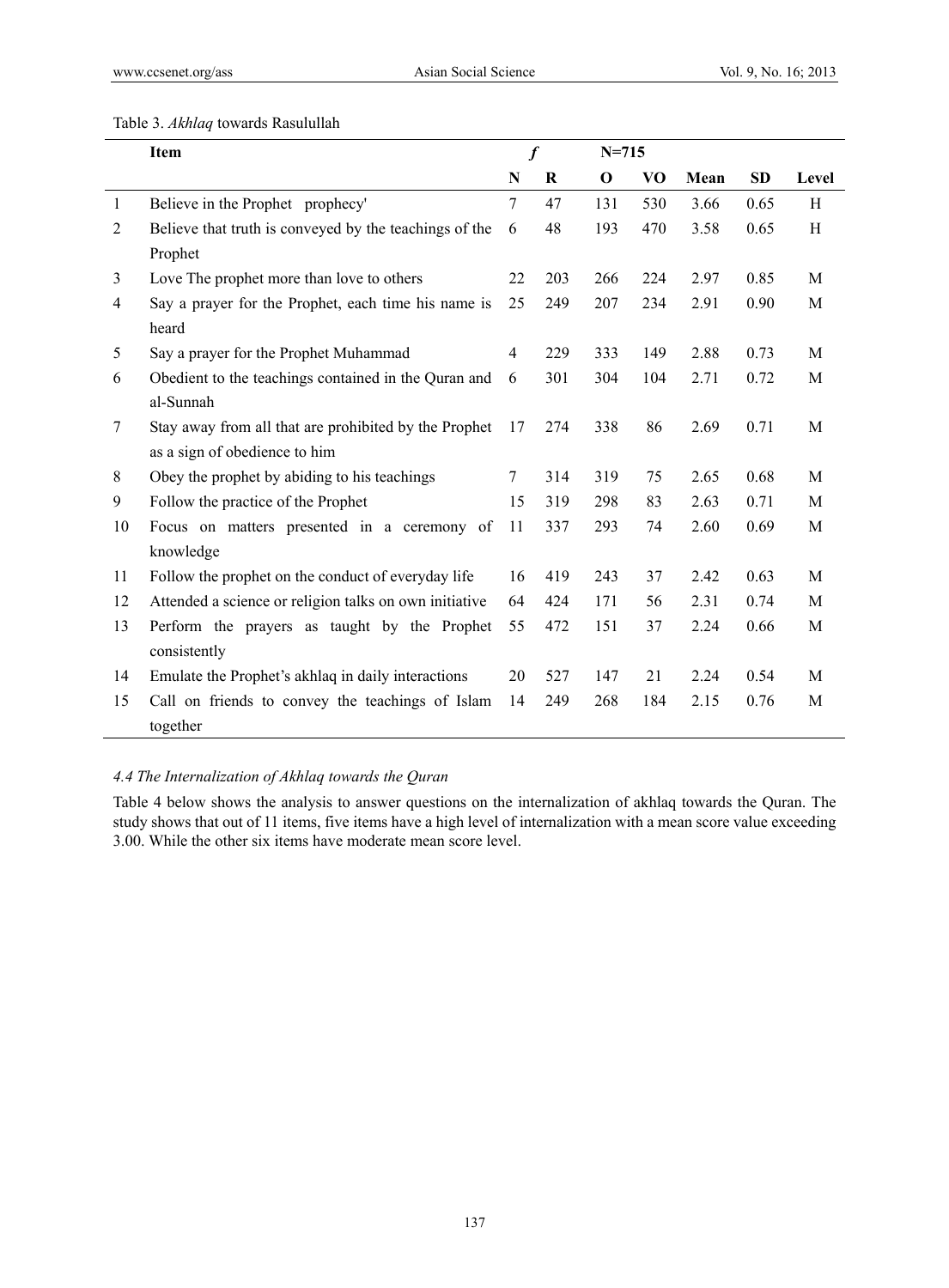#### Table 4. *Akhlaq* towards the Quran

|                | <b>Item</b>                                        | $\boldsymbol{f}$ |     | $N = 715$ |     |      |           |       |
|----------------|----------------------------------------------------|------------------|-----|-----------|-----|------|-----------|-------|
|                |                                                    | N                | R   | O         | VO  | Mean | <b>SD</b> | Level |
| 1              | <b>Starting with Basmalah</b>                      | 7                | 79  | 171       | 458 | 3.51 | 0.73      | H     |
| $\overline{2}$ | Pay attention to the dress code                    | 5                | 64  | 232       | 414 | 3.48 | 0.69      | H     |
| 3              | Perform the ablution before reading the verses     | 13               | 144 | 235       | 323 | 3.21 | 0.83      | H     |
| $4*$           | Only read the Quran, when asked by parents         | 33               | 64  | 340       | 278 | 3.21 | 0.79      | H     |
| $5*$           | Recite the Quran aloud to be heard by others       | 40               | 88  | 310       | 277 | 3.15 | 0.84      | H     |
| 6              | Try to read the Qur'an according to tajwid         | 23               | 196 | 312       | 184 | 2.92 | 0.81      | M     |
| 7              | Keep quiet to pay attention to the recitation by   | 19               | 303 | 314       | 79  | 2.63 | 0.71      | M     |
|                | friends                                            |                  |     |           |     |      |           |       |
| 8              | Always moved to read the Qur'an                    | 22               | 365 | 228       | 100 | 2.57 | 0.77      | M     |
| 9              | Recite a du'a after reading the Quran              | 73               | 304 | 203       | 135 | 2.56 | 0.91      | M     |
| 10             | Try to understand every verse of the Quran by      | 60               | 386 | 176       | 93  | 2.42 | 0.82      | M     |
|                | referring to the translation of the verse          |                  |     |           |     |      |           |       |
| 11             | Refer to the Quran as a reference and guidance for | 42               | 417 | 205       | 51  | 2.37 | 0.70      | M     |
|                | daily conducts                                     |                  |     |           |     |      |           |       |

The items that showed a high mean score level of internalization are; 'reading the Quran with the right method (starting with a'uzubillah and Bismillah)' (3.51), 'I pay attention to the dress code when reciting the Qur'an '(3.48), 'I perform the ablution before reading the verses of the Qur'an '(3:21), 'I only read the Quran, when asked by my parents' (3.21) and 'I recite the Quran aloud to be heard by others \*' (3.15).

Meanwhile, the items, which had moderate mean score level of internalization are; 'I try to read the Qur'an according to correct pronunciation' (2.92), 'I keep quiet to pay attention to the recitation of the Quran by friends' (2.63), 'I am always moved to read the Qur'an' (2:57), 'I recite a du'a after reading the Quran (2:56), 'I try to understand every verse of the Quran by referring to the translation of the verse "( 2:42) 'I refer to the Quran as a reference and guidance for daily conducts" (2.37).

*4.5 The Internalization of Akhlaq among Students* 

Table 5 below shows the overall findings on the internalization of akhlaq among students in Selangor. The study showed that out of the three constructs related to the internalization of akhlaq, only one construct had its mean that reached the high level of internalization, which is akhlaq towards Allah (mean 3.12). Meanwhile, the other two constructs i.e akhlaq towards the Qur'an (mean 2.91), and akhlaq towards the Prophet (mean 2.71) were moderate. The overall mean of the internalization of akhlaq of the secondary school students in Selangor are moderate with a mean score of 2.91.

| Construct      | Mean | SD   | Interpretation |
|----------------|------|------|----------------|
| Allah          | 3.12 | 0.36 | High           |
| al-Quran       | 2.91 | 0.37 | Moderate       |
| The Prophet    | 2.71 | 0.40 | Moderate       |
| <b>Overall</b> | 2.91 | 0.36 | Moderate       |

*4.6 Gender and School Location Differences in the Internalization of Akhlaq* 

Table 6 below shows gender differences in the internalization of *akhlaq* among the respondents.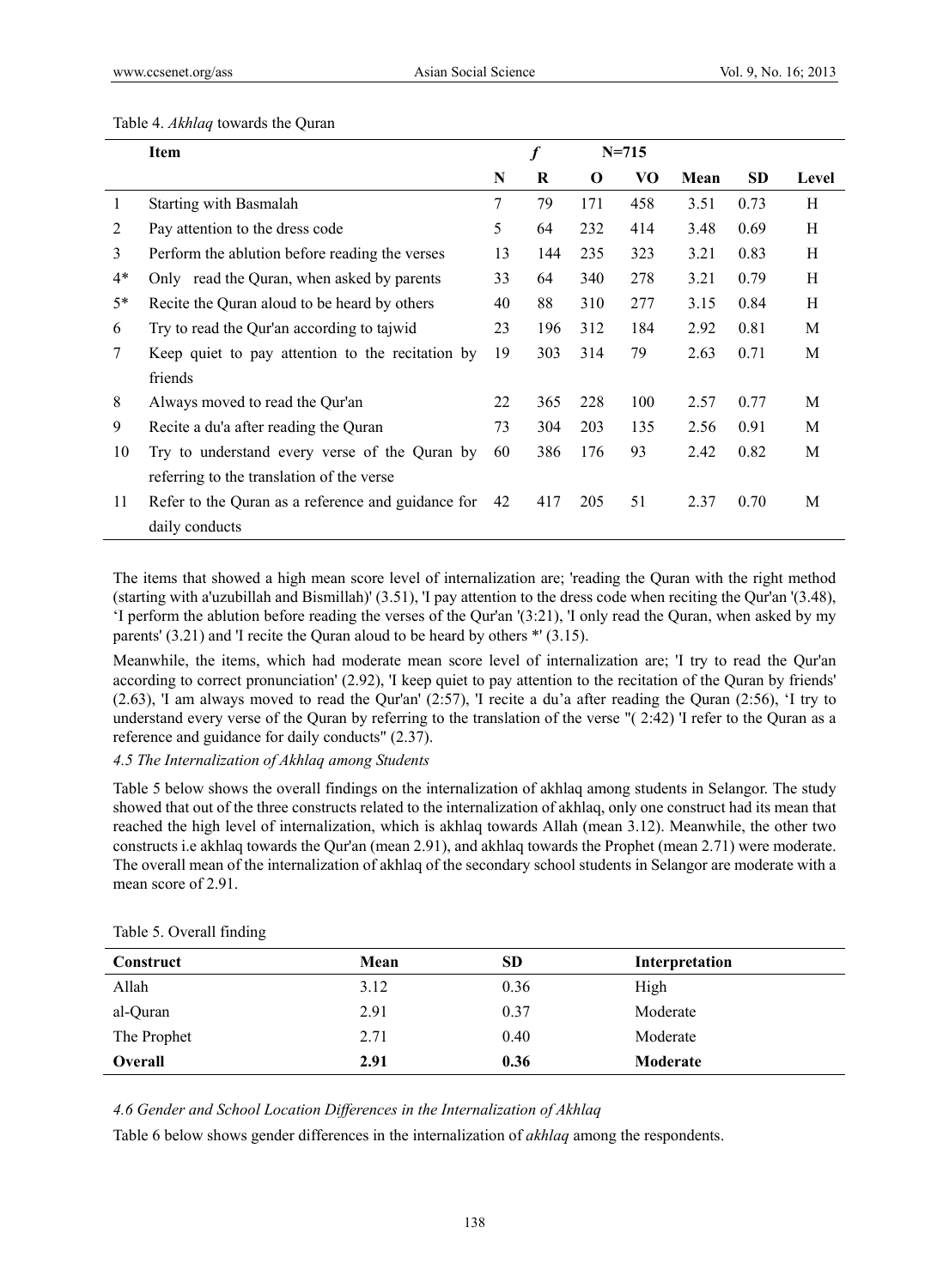|             | Gender | N   | Mean | <b>SD</b> |          | Sig  |
|-------------|--------|-----|------|-----------|----------|------|
| Allah       | Male   | 290 | 3.03 | .34       | $-5.677$ |      |
|             | Female | 425 | 3.18 | .36       |          | .000 |
|             | Male   | 290 | 2.67 | .39       |          |      |
| The Prophet | Female | 425 | 2.73 | .41       | $-2.248$ | .025 |
|             | Male   | 290 | 2.84 | .34       |          |      |
| Al-Quran    | Female | 425 | 2.96 | .38       | $-4.654$ | .000 |

| Table 6. Gender differences in the internalization of Akhlaq |  |  |  |  |  |  |  |
|--------------------------------------------------------------|--|--|--|--|--|--|--|
|--------------------------------------------------------------|--|--|--|--|--|--|--|

An independent-samples t-test was conducted to compare the internalization of *akhlaq* i.e. *akhlaq* towards Allah, the Prophet, and the Qur'an based on gender. Findings showed that there was a significant difference in the scores of *akhlaq* towards Allah for male (M=3.03, SD=0.34) and female (M=3.18, SD=0.36), t = -5.677, p = 0.000. Finding on a*khlaq* towards the Prophet showed a significant difference in the scores for male (M=2.67, SD=0.39) and female  $(M=2.73, SD=0.41)$ ,  $t = -2.248$ ,  $p = 0.025$ . Moreover, finding on akhlaq towards al-Quran also showed a significant difference in the scores for male  $(M=2.84$  SD=0.34) and female  $(M=2.96, SD=0.38)$ , t  $= -4.654$ ,  $p = 0.005$ . These results suggest that female students had better internalization of *akhlaq* than the male students had.

Table 7. School location differences in the internalization of Akhlaq

|             | School Location | N   | Mean | <b>SD</b> |          | Sig  |
|-------------|-----------------|-----|------|-----------|----------|------|
| Allah       | City            | 335 | 3.08 | .35       | $-2.008$ | .045 |
|             | Rural           | 380 | 3.14 | .35       |          |      |
| The Prophet | City            | 335 | 2.65 | .40       | $-3.097$ | .002 |
|             | Rural           | 380 | 2.75 | .40       |          |      |
|             | City            | 335 | 2.87 | .35       | $-2.433$ |      |
| Al-Quran    | Rural           | 380 | 2.94 | .37       |          | .015 |

Table 7 shows an independent-sample t-test conducted to compare the internalization of *akhlaq* based on school location. Findings showed there was a significant difference in the scores of *akhlaq* towards Allah for students in the city (M=3.08, SD=0.35) and rural (M=3.14, SD=0.35),  $t = -2.008$ ,  $p = 0.045$ . Finding on a*khlaq* towards the Prophet showed a significant difference in the scores for city (M=2.65, SD=0.40) and rural (M=2.75, SD=0.40), t= -3.097, p = 0.002. Finding on *akhlaq* towards al-Quran also showed a significant difference in the scores for city (M=2.87 SD=0.35) and rural (M=2.94, SD=0.37),  $t = -2.433$ ,  $p = 0.015$ . These results suggest that students, which their school located in the rural, had better internalization of *akhlaq* compare the students in the city had.

#### **5. Discussion**

Based on the calculation of the mean scores of the instrument, the samples should be categorized into three groups of internalization: low, moderate and high level. However, there were only two groups identified in this study, namely students with the high and moderate level of internalization of *akhlaq*. There were no samples that had low level of internalization of *akhlaq*. Only one construct had a high level of internalization i.e *akhlaq* towards Allah while the other two constructs; *akhlaq* towards al-Quran and The Prophet had a moderate level. The overall findings showed that the secondary school students in Selangor are moderate in their internalization of *akhlaq*. The finding also showed female students had internalized the *akhlaq* more than male students had. This finding is in line with the findings of Azhar Ahmad (2006) and Sarimah et al. (2011). It was also found that rural students had better internalization of *akhlaq* compared to urban students had.

This finding conforms to the findings of the study conducted by the Ab. Halim and Khadijah (2003) and Mohd Shukri (2005) which showed that students believe learning Islamic moral values through Islamic Education is not just for examination and certification purposes. More importantly, they are also confident that the values are very beneficial and can be practiced in their daily life. Moreover, the Islamic Education teachers involved in the study by Ab. Halim (2007) also viewed that the school activities, religious activities and school rules have a positive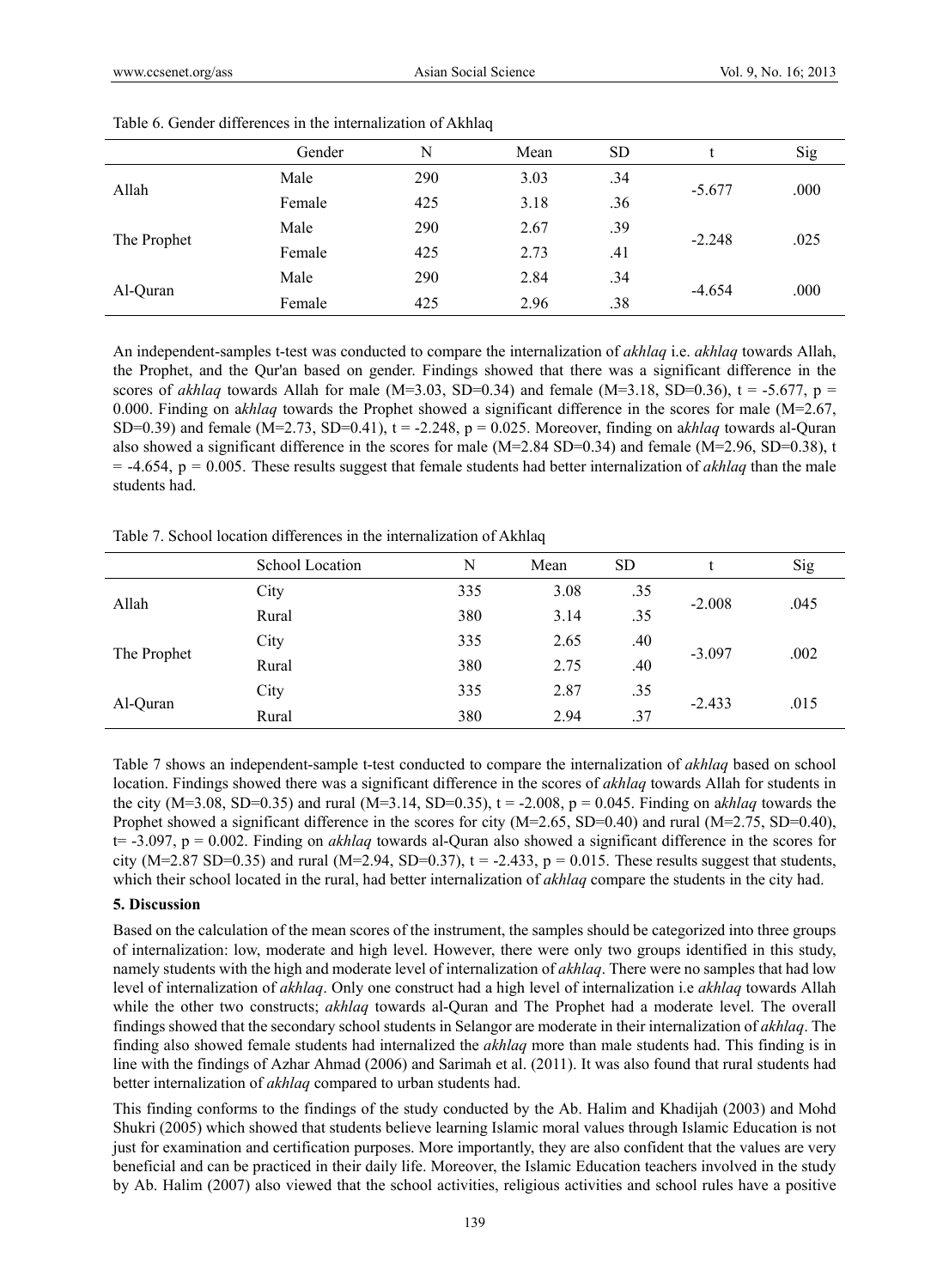impact and a significant contribution to the development of *akhlaq* among the students.

The Islamic Education Philosophy is an integrated and holistic philosophy that emphasizes and aims to gain an internalization of *akhlaq* in one's daily life. This goal was achieved as the findings of this study shows that students' had a high and moderate level of internalization. The item analysis for each construct also showed a higher mean score obtained in embracing the matters related to faith such as confidence in the authority of God and Prophecy. These findings indicate the students' high level of internalization of the fundamentals of Islamic faith which the students have learned either through informal or formal education. This finding is consistent with the findings by the Ab. Halim and Zarin's (2002) study in which majority of the respondents (70.3%) of the study defined and associated the characteristics of one with *akhlaq* with the aspects of unity *Uluhiyyah* and related to God and moral characteristics of *mahmudah* (commendable).

However, in practice, it is found that there were several aspects that had moderate mean scores such as consistency in performing prayers and emulating the Prophet's morale. This conforms to the findings of a study that found that the overall appreciation of personal morality among secondary school students in Sarawak is moderate (Azhar, 2006). However, the study also found that a relatively low pattern of appreciation of some critical behaviours among secondary school students, such as the duty in performing the five daily prayers, social manners and *aurat.* Another study by Ahmad Diniah (1995) also showed similar findings in relation to practices that are not obligatory (*sunat*) and preventing disobedience. The views and findings of the present study are consistent with these findings. Secondary school students seem to believe in the six pillars of faith but do not they bring forth in practice and behaviour.

The Integrated Islamic Education Curriculum for Secondary School Philosophy is founded on the unity of God doctrine that recognizes God as the Creator and that the message of Islam is a message on morality or *akhlaq*, which aims to create a generation who can live the life that can benefits others and the surroundings. Man is God's best creation and therefore should be devoted to God based on piety and his role as a caliph who has been entrusted to administer and manage God's creations. Man's perfection is not just his intellectuality alone. He should have knowledge, firm faith, and internalizes and practices the teachings of Islam and presents noble Islamic conducts.

The Ministry of Education's initiatives to strengthen the formation of moral values in students through *Akhlaq and Adab Islamiyyah* (AAI) in Islamic Education. It is hoped that through the teaching components of AAI, students could be developed to be capable of self-control that could retaliate them from negative influences. The teaching of morality in schools should emphasize on true understanding and internalization and not on cognitive aspects only. This is because, character building of a student depends more on the education received (Mat Zain and Mazlan, 1989). Insufficient religious education and student dissatisfaction have been identified as factors that resulted in poor character development among students. Individuals who are equipped with knowledge and moral integrity will contribute to the development and progress of the community and nation. Thus, in order to develop the country and improve the lives of the people, appreciation and moral integrity should be placed as a precondition for achieving sustainable development. As described by Tajul Ariffin and Nor 'Aini (2002), internalization of *akhlaq* in Islam is not just theoretical knowledge, but requires the norms of implementation and practical emphasis to shape man to be perfect and pious beings. The findings of this study has indirectly justified that the desire for human development in meeting the goals of the Islamic Education Philosophy has been achieved. However, greater efforts should be implemented so that students do not only study Islamic Education as a subject in school, but they should also need to appreciate and internalize the teachings in their daily lives.

# **6. Conclusion**

The internalization of *akhlaq* in Islam is the goal of prophecy. A society that is built through moral education is said to be a noble and honourable society. Confidence and strong faith will help individuals to appreciate the character of a Muslim by obeying all the rules and prohibitions in Islam. Students who excel in Islamic Education are students who adhere to religious instruction and practice the values that are not divergent to Islamic teachings and are exemplary conduct. Therefore, students' excellence in Islamic Education should be associated with students' internalization of religious practice.

# **References**

- Ahmad, A. (2006). Strategi pembelajaran pengaturan kendiri Pendidikan Islam dan penghayatan akhlak pelajar sekolah menengah di Sarawak. Tesis Ph.D. Universiti Kebangsaan Malaysia.
- Ary, D., Jacobs, L. C., & Razavieh, A. (2006). *Introduction to research in education* (7th ed.). Belmont: Thomson Wadsworth.

Bryman, A. (2001). *Social research methods.* United Kingdom: Oxford University.